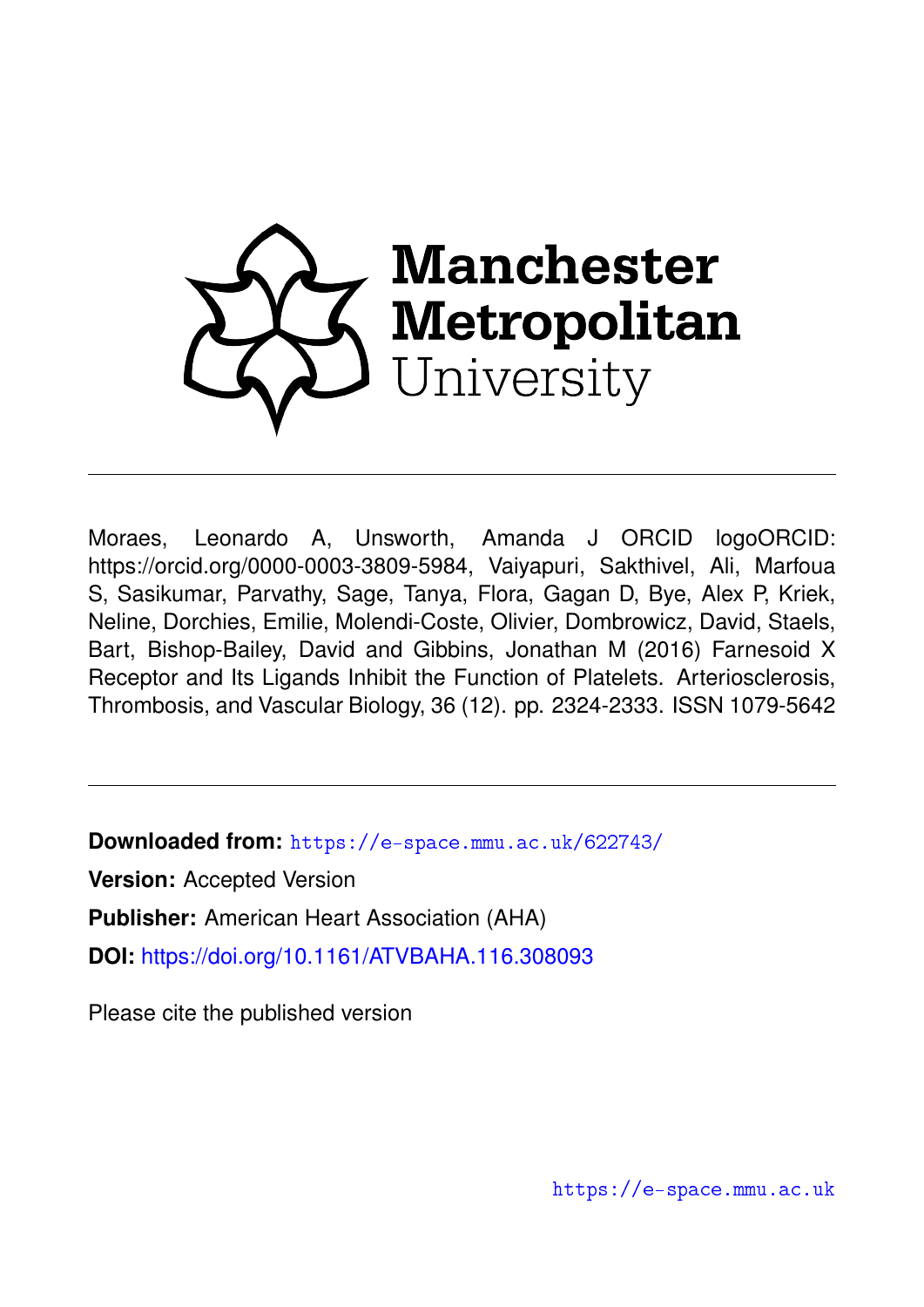# **Farnesoid X Receptor and Its Ligands Inhibit the Function of Platelets**

Leonardo A. Moraes,\* Amanda J. Unsworth,\* Sakthivel Vaiyapuri, Marfoua S. Ali, Parvathy Sasikumar, Tanya Sage, Gagan D. Flora, Alex P. Bye, Neline Kriek, Emilie Dorchies, Olivier Molendi-Coste, David Dombrowicz, Bart Staels, David Bishop-Bailey, Jonathan M. Gibbins\*

- *Objective—Although initially seemingly paradoxical because of the lack of nucleus, platelets possess many transcription* factors that regulate their function through DNA-independent mechanisms. These include the farnesoid X receptor (FXR), a member of the superfamily of ligand-activated transcription factors, that has been identified as a bile acid receptor. In this study, we show that FXR is present in human platelets and FXR ligands, GW4064 and 6α-ethyl-chenodeoxycholic acid, modulate platelet activation nongenomically.
- *Approach and Results*—FXR ligands inhibited the activation of platelets in response to stimulation of collagen or thrombin receptors, resulting in diminished intracellular calcium mobilization, secretion, fibrinogen binding, and aggregation. Exposure to FXR ligands also reduced integrin  $\alpha_{IB}\beta_3$  outside-in signaling and thereby reduced the ability of platelets to spread and to stimulate clot retraction. FXR function in platelets was found to be associated with the modulation of cyclic guanosine monophosphate levels in platelets and associated downstream inhibitory signaling. Platelets from FXRdeficient mice were refractory to the actions of FXR agonists on platelet function and cyclic nucleotide signaling, firmly linking the nongenomic actions of these ligands to the FXR.
- *Conclusions*—This study provides support for the ability of FXR ligands to modulate platelet activation. The atheroprotective effects of GW4064, with its novel antiplatelet effects, indicate FXR as a potential target for the prevention of atherothrombotic disease. **(***Arterioscler Thromb Vasc Biol***. 2016;36:2324-2333. DOI: 10.1161/ATVBAHA.116.308093.)**

**Key Words:** blood platelets ■ farnesoid X-activated receptor ■ fibrinogen ■ signal transduction ■ transcription factors

The farnesoid X receptor/bile acid receptor (FXR; NR1H4) is a member of the nuclear receptor superfamily of ligandactivated transcription factors, which binds and acts as heterodimer with retinoid X receptors that have also been found to be expressed in human platelets, and is highly expressed in liver, kidney, adrenal glands, intestine, and vascular tissues.<sup>1,2</sup> FXR regulates the expression of genes involved in cholesterol and glucose homeostasis, liver regeneration, and gastrointestinal defense.3,4 FXR has also been shown to have anti-inflammatory and atheroprotective effects after ligand stimulation.<sup>5</sup> Endogenous ligands of FXR are bile acids with ligands, including chenodeoxycholic acid and deoxycholic acid.6 Synthetic FXR ligands have also been identified, such as GW4064 and  $6\alpha$ -ethyl-chenodeoxycholic acid (6-ECDCA).<sup>7,8</sup> FXR regulates the transcription of target genes through the

induction of the atypical nuclear receptor small heterodimer partner, which mediates some of the inhibitory effects of FXR ligands on bile acid and lipid metabolism.<sup>9,10</sup>

Platelets are anucleate blood cells with a central role in hemostasis but are also involved in inflammation, immunity, tumor progression, and thrombosis.11 Although lacking genomic DNA, platelets contain a diverse transcriptome, which allows signal-dependent protein translation and microRNA processing.<sup>12–14</sup> We and others have previously identified the presence of transcription factors in mammalian platelets, including peroxisome proliferator–activated receptors (PPARs),<sup>15,16</sup> retinoid X receptor,<sup>17</sup> glucocorticoid receptor,<sup>18</sup> liver X receptor,<sup>19</sup> and the nuclear factor-κB.<sup>20</sup> Previous reports have demonstrated that FXR activation seems to protect against atherosclerotic plaque formation,<sup>5,21</sup> but these

*Arterioscler Thromb Vasc Biol* **is available at http://atvb.ahajournals.org DOI: 10.1161/ATVBAHA.116.308093**

Received on: October 27, 2015; final version accepted on: September 20, 2016.

From the Institute for Cardiovascular and Metabolic Research, School of Biological Sciences (L.A.M., A.J.U., M.S.A., P.S., T.S., G.D.F., A.P.B., N.K., J.M.G.) and School of Pharmacy (S.V.), University of Reading, Berkshire, United Kingdom; Department of Physiology and NUS Immunology Program, Centre for Life Sciences, Yong Loo Lin School of Medicine, National University of Singapore (L.A.M.); European Genomic Institute for Diabetes, University of Lille, France (E.D., O.M.-C., D.D., B.S.); INSERM UMR1011, University of Lille, France (E.D., O.M.-C., D.D., B.S.); Institut Pasteur de Lille, France (E.D., O.M.-C., D.D., B.S.); and Comparative Biomedical Sciences, Royal Veterinary College, University of London, United Kingdom (D.B.-B.). \*These authors contributed equally to this article.

**The online-only Data Supplement is available with this article at http://atvb.ahajournals.org/lookup/suppl/doi:10.1161/ATVBAHA.116.308093/-/DC1.** Correspondence to Leonardo A. Moraes, PhD, Department of Physiology and NUS Immunology Program, Centre for Life Sciences, Yong Loo Lin School of Medicine, National University of Singapore, 117456 Singapore. E-mail [phslam@nus.edu.sg](mailto:phslam@nus.edu.sg); or Jonathan M. Gibbins, PhD, Institute for Cardiovascular and Metabolic Research, School of Biological Sciences, Harborne Building, University of Reading, Reading, Berkshire RG6 6AS, United Kingdom. E-mail [j.m.gibbins@reading.ac.uk](mailto:j.m.gibbins@reading.ac.uk)

<sup>© 2016</sup> American Heart Association, Inc.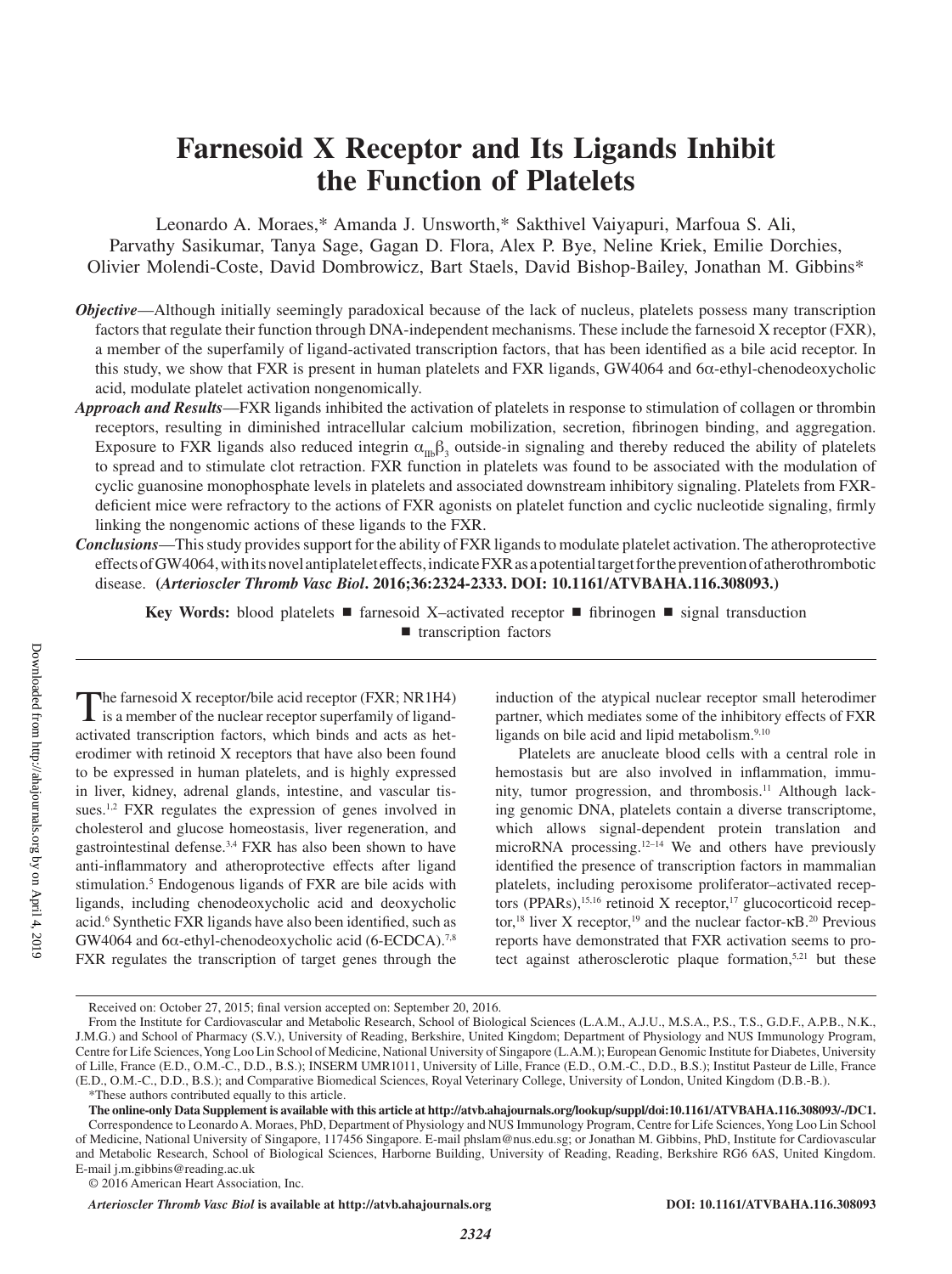| <b>Nonstandard Abbreviations and Acronyms</b> |                                            |
|-----------------------------------------------|--------------------------------------------|
| 6-ECDCA                                       | $6\alpha$ -ethyl-chenodeoxycholic acid     |
| cGMP                                          | cyclic quanosine monophosphate             |
| <b>CRP-XL</b>                                 | cross-linked collagen-related peptide      |
| <b>FXR</b>                                    | farnesoid X receptor                       |
| GPVI                                          | glycoprotein VI                            |
| <b>PPAR</b>                                   | peroxisome proliferator-activated receptor |
| VASP                                          | vasodilator-stimulated phosphoprotein      |

effects are more pronounced than expected, based on its lipidlowering actions alone.22 We, therefore, hypothesized that the atheroprotective effects of FXR ligands may be mediated, in part, through potential modulation of platelet function. In this report, we demonstrate that FXR is present in platelets and that FXR ligands inhibit a range of platelet functions and thrombus formation, suggesting a potential new target for the prevention of atherosclerosis and thrombosis based on acute DNA-independent actions of this receptor in platelets.

## **Materials and Methods**

Materials and Methods are available in the online-only Data Supplement.

# **Results**

# **Presence of FXR in Platelets**

FXR protein expression was investigated in human and mouse platelets. Immunoblot analysis of cell lysates confirmed the presence of FXR in human and mouse platelets (Figure 1A). The localization of FXR in human platelets was analyzed by immunofluorescence microscopy. In resting platelets, FXR was found to be dispersed throughout the platelet cytoplasm in a punctate arrangement (Figure 1Bi), whereas in response to U46619, a thromboxane A2 receptor agonist, the localization of FXR seemed to partially translocate toward the plasma membrane (Figure 1Bii).

#### **FXR Ligands Inhibit Platelet Aggregation and Secretion**

The effect of FXR-selective ligands GW4064 and 6-ECDCA on the aggregation of human washed platelets in response to activators of platelet function was explored. Platelet aggregation in response to cross-linked collagen-related peptide (CRP-XL; 1 μg/mL), a glycoprotein VI (GPVI)-collagen receptor-selective ligand, was found to be inhibited in a concentration-dependent manner by GW4064 (Figure 2A and 2B). Inhibition of 22%, 40%, and 80% was observed with GW4064 (1, 10, and 20 μmol/L), which was more potent than 6-ECDCA in inhibiting platelet aggregation. An increase in light transmission was observed on treatment with 10 and 20 μmol/L GW4064 that may be associated with platelet swelling. Consistent with inhibition of GPVI-mediated responses, platelet aggregation in response to collagen (0.5 μg/mL) was also found to be inhibited in a concentration-dependent manner by GW4064. In contrast, high concentrations of the natural FXR ligand chenodeoxycholic acid were required to produce an inhibitory effect on collagen-stimulated platelets



**Figure 1.** Farnesoid X receptor (FXR) is expressed in human and mouse platelets. **A**, Whole (i) human and (ii) mouse platelet lysates, samples from 3 separate donors or mice, were immunoblotted to detect FXR. The localization of FXR in human platelets was analyzed by immunofluorescence confocal microscopy. **B**, Unstimulated (i) and stimulated (using U46619 [20 μmol/L] in the presence of Integrilin [4 μmol/L]) platelets (ii) in platelet-rich plasma were fixed in 4% (v/v) PBS. Platelets were permeabilized (in the presence of 0.2% triton X-100, donkey serum, and 1% PBS-BSA) and stained for FXR (in red) and GPIb (in green). Visualization of cells was performed using a Nikon A1-R confocal microscope and ×100 oil immersion lens. In resting and activated platelets, FXR was found to be dispersed throughout the platelet volume in a punctate arrangement. Line plot analysis was performed across resting and stimulated platelets that also indicated partial relocalization of FXR toward the plasma membrane after activation. The data for line plots are representative of >7 cells (representative data shown).

(Figure I in the online-only Data Supplement). Differences in the potencies of GW4064, 6-ECDCA, and chenodeoxycholic acid in inhibiting platelet aggregation were in line with the differences in potency reported of these agonists in other cell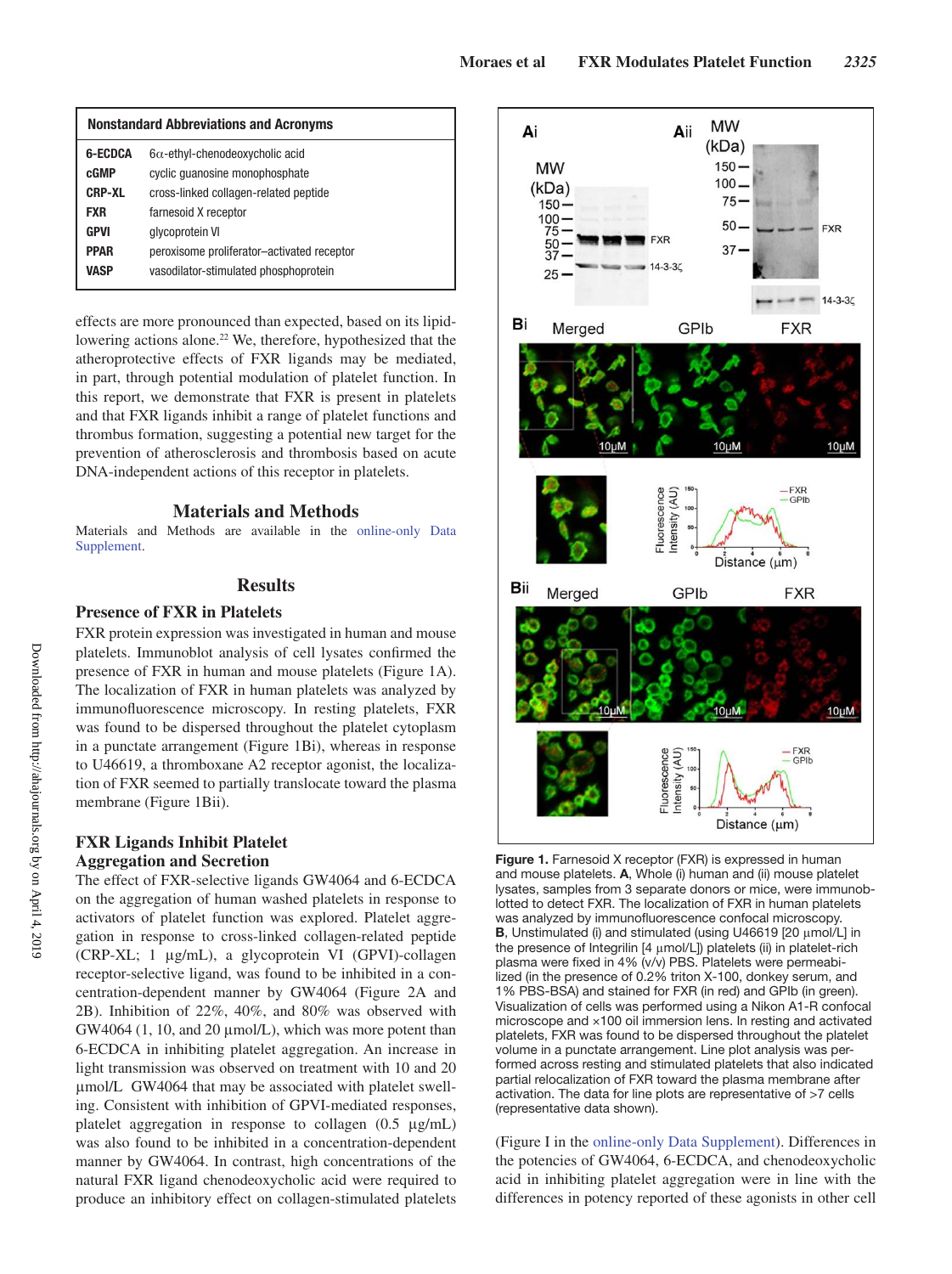

**Figure 2.** Farnesoid X receptor (FXR) ligands inhibit platelet activation. Washed human platelets were treated for 5 minutes with increasing concentrations of FXR ligands, GW4064, 6α-ethylchenodeoxycholic acid (6-ECDCA), or vehicle (containing dimethyl sulfoxide [0.1% (v/v)]), before stimulation for 180 seconds with collagen-related peptide cross-linked collagen-related peptide (CRP-XL; 1 μg/mL) or thrombin (0.1 U/ mL) and aggregation measured at 37°C under constant stirring conditions (**A**–**D**). The effect of GW4064 and 6-ECDCA on fibrinogen binding and P-selectin exposure before stimulation with CRP-XL (1 μg/mL) was measured in human whole blood by flow cytometry (**E** and **F**). Changes in ATP concentration released by washed platelets stimulated for 180 seconds with CRP-XL (1 μg/mL) were used as a measure of dense granule secretion and monitored simultaneously with aggregation in an optical lumiaggregometer using a luciferase detection system (**G**). Calcium mobilization was assessed in Fura-2AM–loaded plateletrich plasma preincubated with increasing concentration of GW4064 in the presence of EGTA to prevent influx of extracellular calcium and then stimulated with CRP-XL (1 μg/mL; **H**). Numeric data represent the percentage compared with control, mean±SD (n=4).\**P*≤0.05, \*\**P*≤0.01, \*\*\**P*≤0.005, \*\*\*\**P*≤0.001 (ANOVA with Bonferroni post-test).

systems.<sup>8,23</sup> To determine whether the target for FXR ligands is shared with other agonists, thrombin that activates platelets via G-protein–coupled receptors was tested and used at a concentration that was optimized to ensure a similar level of aggregation to that stimulated by CRP-XL. Lower levels of inhibition were noted with thrombin-induced platelet aggregation (0.1 U/mL) after treatment with GW4064 and 6-ECDCA, although overall the inhibition profiles were similar. Inhibition of 5%, 35%, and 55% was observed with GW4064 (1, 10, and 20 μmol/L; Figure 2C and 2D). Aggregation monitored during an extended period of 5 minutes' duration confirmed this effect to be inhibition rather than delay in aggregation (data not shown).

Platelet aggregation is dependent on conformational changes of integrin  $\alpha_{\text{IIb}}\beta_3$  through inside-out signaling that results in an increase in its affinity for fibrinogen.<sup>24</sup> Thus, flow cytometry was used to measure fibrinogen binding to platelets, as a marker for activation of the integrin  $\alpha_{\text{IIb}}\beta_3$ . CRP-XL– stimulated fibrinogen binding was reduced in the presence

of GW4064 (Figure 2E), consistent with reduced aggregation and indicated the ability of the GW4064 to modulate inside-out signaling to integrin  $\alpha_{\text{In}}\beta_3$  in platelets. The effects of 6-ECDCA were insufficiently potent to elicit a statistically significant reduction in fibrinogen binding. Thrombus generation is supported and enhanced by the release of many substances from platelet  $\alpha$ - and dense granules, which are critical for the recruitment of additional platelets and for stabilization of the aggregate.<sup>24,25</sup> To analyze the effects of FXR agonist treatment on platelet granule secretion,  $\alpha$ - and dense granule secretion was assayed in the absence and presence of GW4064 or vehicle (containing dimethyl sulfoxide [0.1%  $(v/v)$ ]).  $\alpha$ -granule secretion was assessed by measuring the levels of P-selectin exposed on the surface of platelets after stimulation with CRP-XL (1 μg/mL) by flow cytometry in human whole blood. GW4064 caused a concentration-dependent inhibition of P-selectin exposure (Figure 2F), reaching ≈35% inhibition at a concentration of 20 μmol/L. Consistent with less potent effects on aggregation, 6-ECDCA exhibited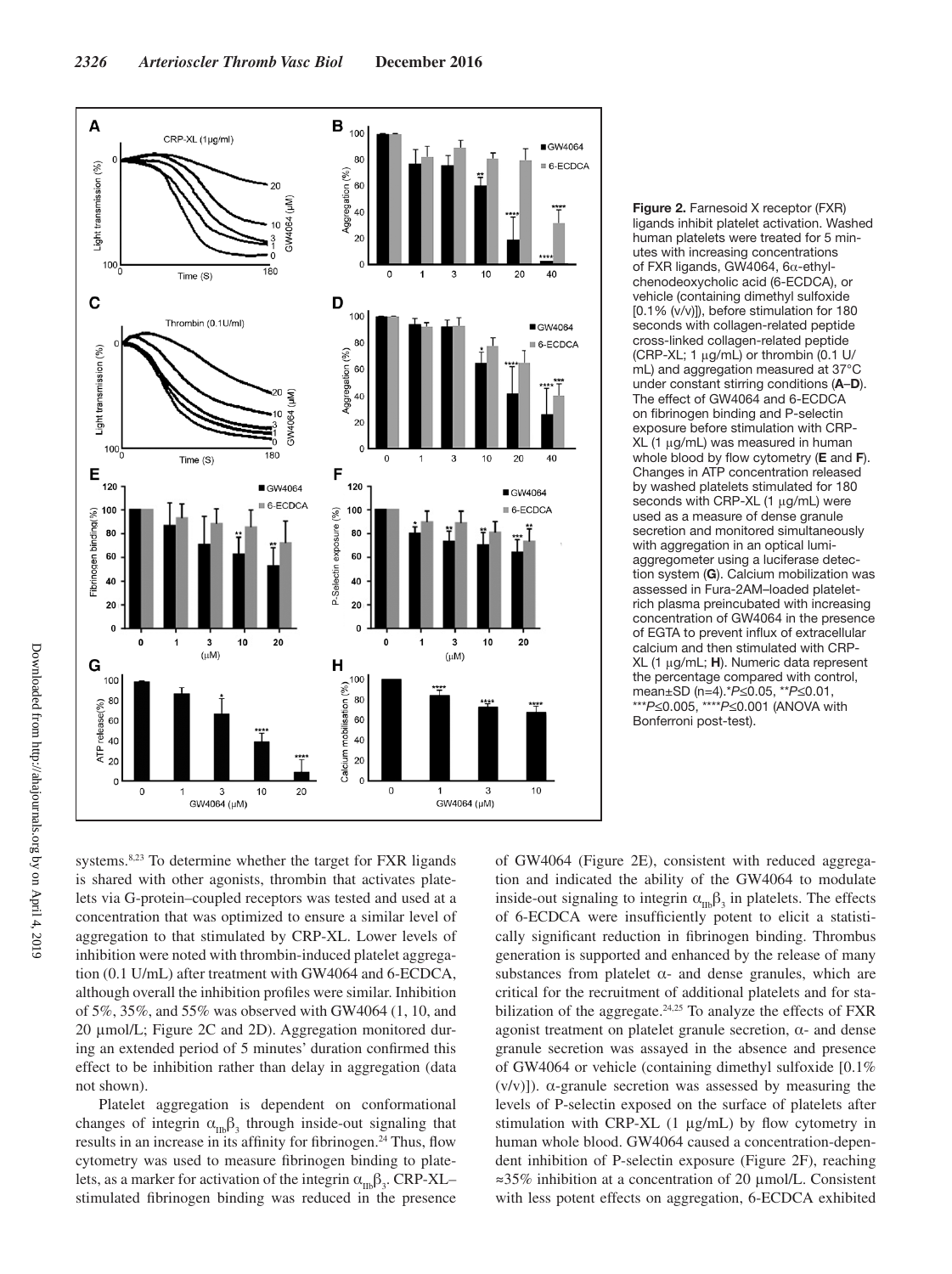only modest effects on P-selectin exposure, reaching statistical significance at a concentration of 20 μmol/L.

To investigate the role of FXR in dense granule secretion, ATP release was measured simultaneously with aggregation on washed platelet preparations using a luciferin-luciferase luminescence assay. GW4064 was found to reduce ATP secretion after CRP-XL stimulation (Figure 2G). Cytosolic mobilization of calcium plays a fundamental role in various aspects of platelet function, including reorganization of the actin cytoskeleton necessary for shape change, degranulation, and integrin  $\alpha_{\text{m}}\beta_3$ affinity modulation.26 We, therefore, examined the ability of FXR ligands to modulate intracellular mobilization of calcium. Fura-2AM–loaded platelet-rich plasma was preincubated with GW4064 (1–10 μmol/L) or control (containing dimethyl sulfoxide  $[0.1\%$  (v/v)]) for 5 minutes and then stimulated with CRP-XL (1 μg/mL). Treatment with GW4064 was associated with a modest (in comparison with ATP secretion and other assays of function using washed platelets) inhibition of CRP-XL–stimulated peak calcium concentration (Figure 2H).

## **Actions of GW4064 on Platelets Are Mediated Through FXR**

To confirm whether FXR is required for the inhibitory effect of FXR ligands on platelet function, the ability of GW4064 to inhibit platelet function in mice deficient in FXR was explored. We confirmed that the levels of integrin  $\alpha_{\text{mb}}\beta_3$ , integrin  $\alpha_2\beta_1$ , GPVI, and GPIb $\alpha$  on the surface of FXR<sup>-/-</sup> platelets were similar to those from FXR+/+ mice (Figure II in the online-only Data Supplement). GW4064 (1–20 μmol/L) treatment inhibited fibrinogen binding to FXR+/+ platelets on stimulation with CRP-XL reaching ≈50% inhibition at 20 μmol/L. This dramatic inhibition was not observed in FXR<sup>-/−</sup> platelets, although higher concentrations of GW4064 did cause a modest reduction in fibrinogen binding (Figure 3). These data confirm that the principal mode of action of FXR agonists on platelet function is mediated through binding to FXR.

# **FXR Ligand, GW4064, Affects Integrin αIIbβ<sup>3</sup> –Mediated Outside-In Signaling**

After binding to fibrinogen, integrin  $\alpha_{\text{IB}}\beta_3$  clustering transduces signals (outside-in signaling) into platelets to allow spreading and in the latter phase of its formation, clot retraction.27 The modulatory effects of GW4064 on outside-in integrin signaling through  $\alpha_{IB}\beta_3$  were assessed by the measurement of clot retraction and platelet spreading under static conditions. Clot formation was initiated by adding thrombin to platelet-rich plasma in the absence or presence of GW4064 (1, 10 μmol/L), and the extent of clot retraction was monitored after 2 hours by measuring clot weight. Clot retraction was reduced in the presence of GW4064 (10 μmol/L) at 2 hours (indicated by increased clot weight) compared with vehicle-treated samples (Figure 4A and 4B). Consistent with this, GW4064-treated (10 μmol/L) platelets were unable to adhere and spread on fibrinogen to the same extent as control platelets at 45 minutes. Most GW4064 treated platelets failed to progress beyond filopodia formation with only a few cells progressing to lamellipodia formation and full spreading (Figure 4C and 4D). These



**Figure 3.** The actions of GW4064 on platelets are mediated through farnesoid X receptor (FXR). Blood from FXR+/+ and FXR−/− mice was treated with GW4064 or vehicle (containing dimethyl sulfoxide [0.1% (v/v)]) for 20 minutes before stimulation with cross-linked collagen-related peptide (1 μg/mL) and fibrinogen binding measured by flow cytometry. Data (median fluorescence intensity, expressed as a percentage of fibrinogen binding in the absence of GW4064) represent FXR−/− mice platelets compared with FXR+/+ mice platelets (control), mean±SD (n=4), \**P*≤0.05, \*\**P*≤0.01 (*t* test).

data suggest that outside-in signaling through  $\alpha_{\text{IIb}}\beta_3$ , which controls the coordinated process of clot retraction, is also modulated by GW4064.

## **GW4064 Inhibits Thrombus Formation and Hemostasis**

The integrin  $\alpha_{\text{IIb}}\beta_3$  is critical for arterial thrombosis and hemostasis. After platelet activation, the  $\alpha_{\text{IIb}}\beta_3$  complex undergoes a conformational change that allows the adhesive protein fibrinogen to bind, forming a bridge between platelets that mediates platelet–platelet interactions and thrombus formation.28,29

Given the ability of FXR ligands to regulate platelet function, we sought to determine the potential implications of GW4064 on thrombus formation. Analysis of thrombus formation in vitro was performed by fluorescence microscopy using  $DiOC<sub>6</sub>$ -labeled whole blood perfused under arterial flow conditions through Vena8 biochips coated with collagen, after preincubation with GW4064 (1,10 μmol/L) or vehicle (containing dimethyl sulfoxide  $[0.1\% (v/v)]$  for 5 minutes. Blood was perfused for 10 minutes, after which thrombus development was assessed by measurement of fluorescence intensity. In comparison with control samples (Figure 5A), 10 μmol/L GW4064 inhibited the thrombus fluorescence intensity by 65% (Figure 5C and 5D). These data suggest that GW4064 is able to modulate thrombus formation under arterial flow conditions in whole blood. To determine whether the effects of GW4064 on thrombus formation in vitro were because of inhibition of initial entrapment of platelets on collagen, or because of the inhibition of platelet aggregation and, therefore, thrombus growth, perfusion of blood was also performed in the presence and absence of the  $\alpha_{\text{mb}}\beta_3$  antagonist Integrilin (4 μmol/L). In the presence of Integrilin, GW4064 (10 μmol/L) did not affect platelet adhesion to collagen, suggesting that the FXR agonist does not modulate GPIb-dependent adhesion under flow (Figure III in the online-only Data Supplement). These data indicate that the inhibition of thrombus formation by GW4064 is likely because of its ability to reduce platelet activation after adhesion.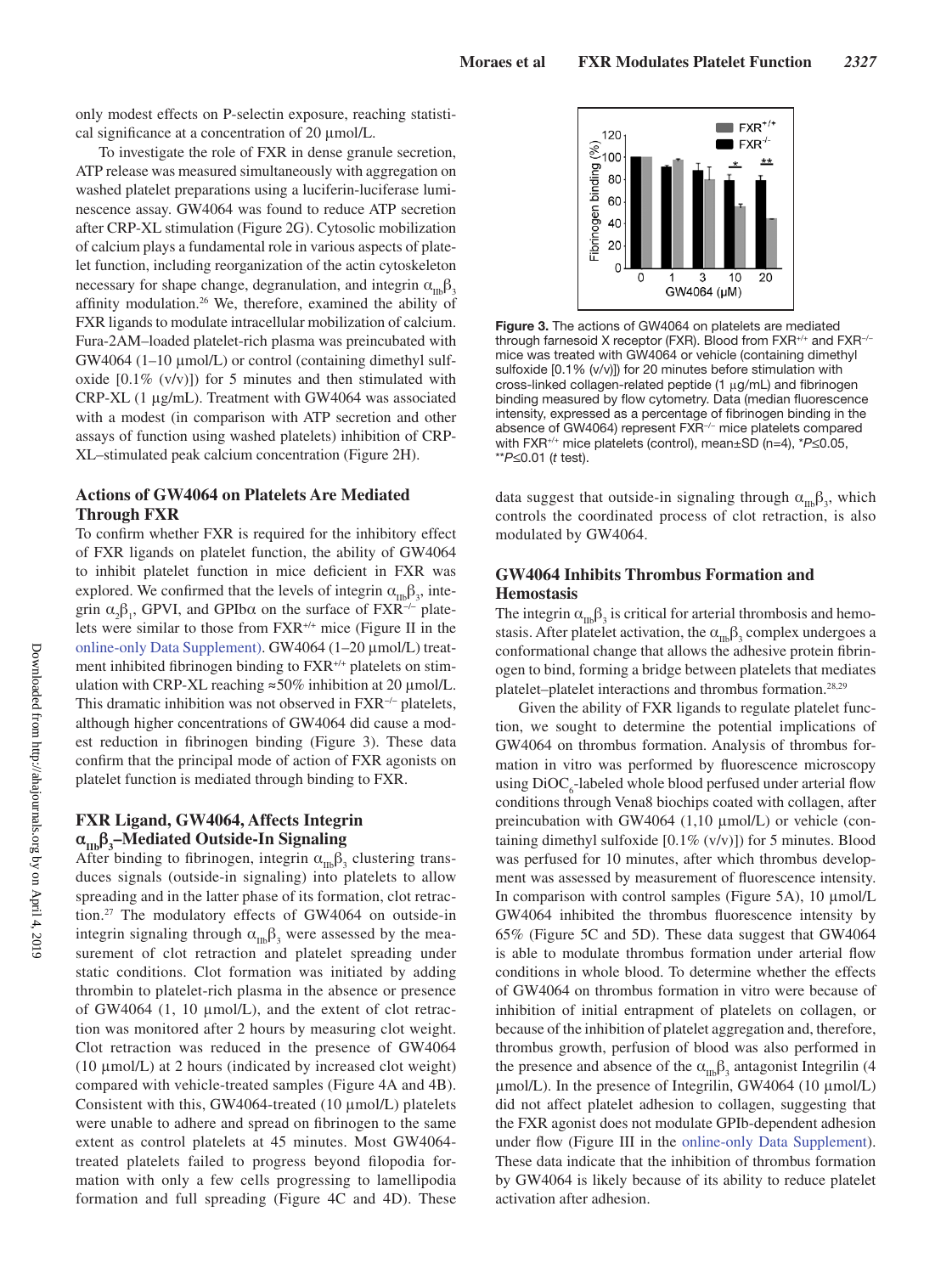

**Figure 4.** GW4064 inhibits integrin  $α<sub>IIb</sub>β<sub>3</sub>$ -mediated outside-in signaling. Effect of GW4064 on clot retraction was analyzed in vitro (**A** and **B**). **A**, Representative images of clot retraction at 2 hours in the presence and absence of GW4064 (1, 10 μmol/L). GW4064 affects spreading in a concentration-dependent manner. Washed human platelets were allowed to spread for 45 minutes in the presence and absence of GW4064 (1–20 μmol/L) on 100 μg/mL fibrinogen-coated cover glasses and stained with Alexa fluor 488–labeled phalloidin before analysis by confocal microscopy (**C**). The images were analyzed, and the number of platelets found at different stages of platelet spreading were calculated (**D**). Numeric data represent the percentage compared with control, mean±SEM (n=4). \**P*≤0.05, ANOVA with Bonferroni post-test.

To determine the potential impact of FXR on the acute regulation of platelet function in vivo, the effect of GW4064 on laser-induced thrombosis in mouse cremaster muscle arterioles was assessed. The effect of GW4064 infused intravenously before thrombus formation was explored and compared with thrombosis in vehicle-treated mice. Data analysis was performed for multiple thrombi formed in control and mice treated with GW4064. After laser injury, thrombus formation was monitored for 180 seconds. The initiation of thrombus formation was accelerated slightly, although the continued growth or stability of the thrombus was found to be reduced substantially in GW4064-treated mice compared with controls (Figure 5E and 5F). Inhibition of thrombus formation in the absence of endothelial cells (in vitro; Figure 5A through 5D) suggests that the inhibitory effects of GW4064 on thrombi formed in vivo are likely to be principally because of diminished platelet function, although indirect effects on platelet function mediated by other cells cannot be excluded. Taken together, these data establish a role for FXR ligands in the regulation of thrombosis.

To assess the importance of FXR ligands for hemostasis, tail-bleeding assays were performed. The bleeding time after dissection of 1 mm of tail tip was prolonged substantially in GW4064-treated mice (between 195 and 797 seconds) compared with controls (between 96 and 299 seconds; Figure 5G). These data are consistent with FXR agonists inhibiting platelet function and thereby suppressing hemostasis.

## **GW4064 Modulates Platelet Cyclic Nucleotide Signaling**

Because of the inhibitory effects of FXR ligands on CRP-XL– induced aggregation, the phosphorylation levels of proteins involved early in the GPVI signaling pathway were assessed by immunoblot analysis. Platelet lysates were prepared after stimulation with CRP-XL  $(1 \mu g/mL)$  in the presence of GW4064 (1–10 μmol/L) or vehicle (containing dimethyl sulfoxide  $[0.1\% (v/v)]$ ). The levels of total platelet protein tyrosine phosphorylation were unaffected after GW4064 treatment as were the tyrosine phosphorylation levels of the spleen tyrosine kinase (Syk) and adapter protein linker for activation of T-cells (LAT; key early components in the GPVI signaling

pathways; Figure IV in the online-only Data Supplement). Because early signaling stimulated by GPVI was unaffected and FXR ligands were found to inhibit platelet responses to GPVI agonists and thrombin, we explored whether FXR mediates its actions on platelets through the modulation of cyclic nucleotide signaling, mechanisms that provide powerful inhibition of platelet functional responses to a wide range of platelet activators.

NO has both antithrombotic and vasodilatory effects. Under normal physiological conditions, the intact endothelium releases NO and prostacyclin to inhibit platelet adhesion and platelet aggregation by elevating the second messenger cyclic guanosine monophosphate (cGMP) and cAMP, respectively.30,31 The levels of cGMP and cAMP in GW4064 treated platelets were therefore measured after stimulation with CRP-XL. We first confirmed that we were able to measure cyclic nucleotide signaling in our experimental system. Consistent with expectations, the levels of cGMP (Figure 6A) were elevated on addition of the NO-donor propylamine propylamine nonoate (10 μmol/L). In agreement with a recent report, treatment with the NO donor also resulted in an increase in cAMP levels (Figure  $6B$ ).<sup>32</sup> The addition of GW4064 increased cGMP but not cAMP levels over the range of concentrations used in CRP-stimulated platelets (Figure 6A and 6B). Cyclic nucleotide levels are upregulated by synthesis through adenylyl cyclase and guanylyl cyclase and downregulated by degradation through phosphodiesterases. 33 To establish whether GW4064-increased cGMP levels were dependent on the modulation of phosphodiesterases, phosphodiesterase activity was measured using cGMP and cAMP as substrates. The phosphodiesterase inhibitor, 3-isobutyl-1-methylxanthine, as expected, was able to inhibit phosphodiesterase activity by 25% and 40% at concentrations of 10 and 40 μmol/L, respectively. GW4064 (1–20 μmol/L) did not show any inhibitory effects on phosphodiesterase activity with both cGMP and cAMP (Figure 6C and 6D) degradation unaffected by treatment with GW4064. Taken together, these data suggest that inhibition of platelet function by GW4064 is regulated by increased synthesis of cGMP and not through increased hydrolysis of this cyclic nucleotide.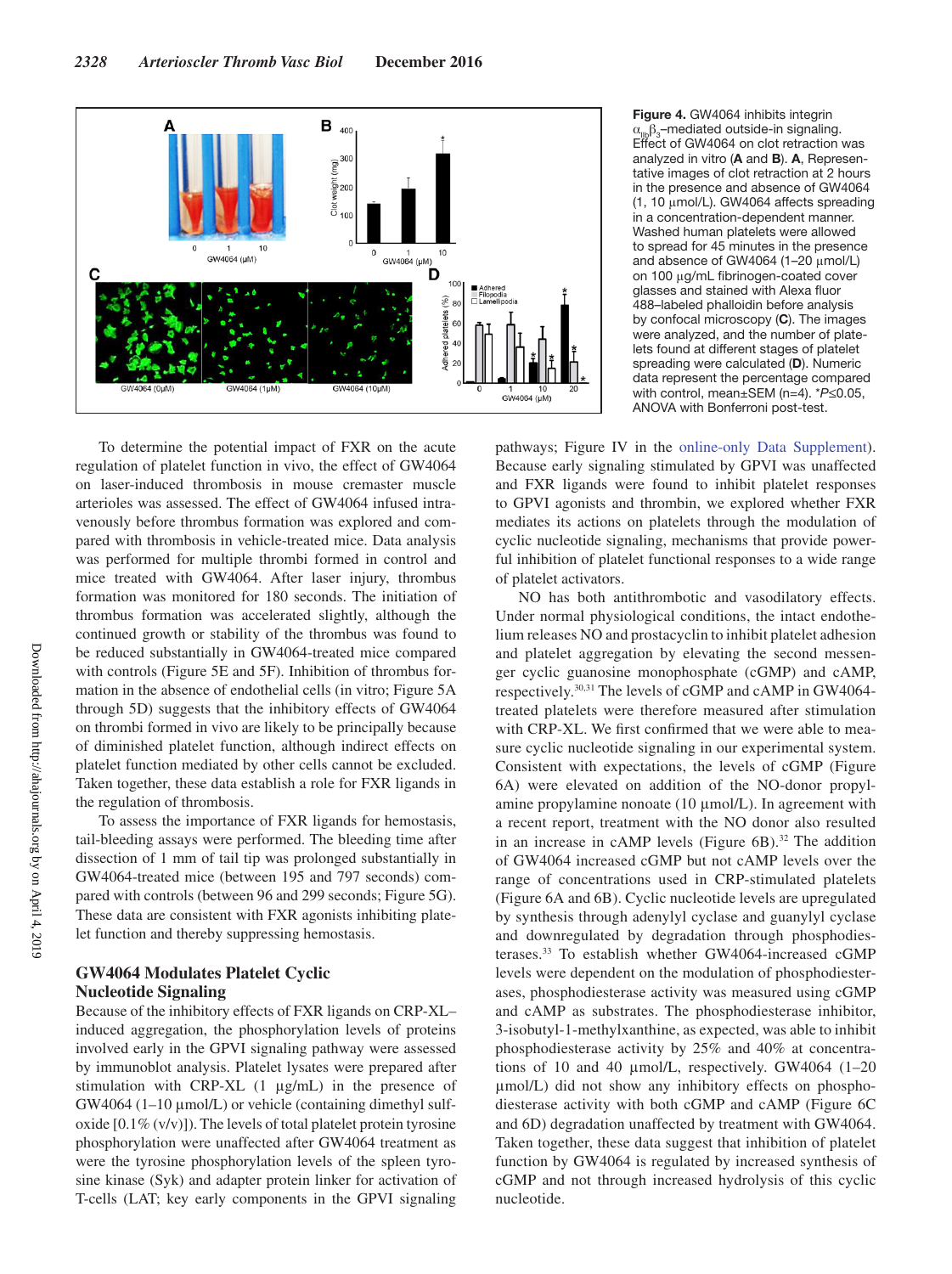

**Figure 5.** GW4064 inhibits thrombus formation and hemostasis. Human whole blood labeled with the (DiOC<sub>6</sub>)-lipophilic dye 3,3-dihexyloxacarbocyanine iodide was treated with vehicle (containing dimethyl sulfoxide [0.1% (v/v)]; **A**) or GW4064 (1, 10 μmol/L; **B** and **C**) for 5 minutes and perfused through collagen-coated (400 μg/mL) Vena8Biochips at a shear rate of 20 dyn/cm<sup>2</sup>. Thrombi were recorded at 10-minute period through a series of images in the *Z*-plane through their full depth using a Nikon eclipse (TE2000-U) microscope, and thrombus fluorescence intensity was calculated using the SlideBook, version 5. The fluorescence intensity of thrombi obtained in the absence of GW4064 was taken as 100% (**D**). Cumulative data represent mean±SD (n=6), \*\**P*≤0.01 (*t* test). In vivo thrombosis was assayed using a laser injury model by intravital microscopy. GW4064-estimated concentration (10 μmol/L) or vehicle (containing dimethyl sulfoxide [0.1% (v/v)]) was administered intravenously to mice, and platelets were fluorescently labeled by injection of Alexa 488-conjugated anti-GPIb antibody. After laser-induced injury of the cremaster muscle arterioles, accumulation of platelets was assessed. Representative images of thrombi obtained from mice treated with or without GW4064 at different time intervals are shown (**E**). Mean fluorescence intensity was measured from control and GW4064-treated mice (n≥16 thrombi from 4 GW4064-treated and 4 control mice; **F**). The effect of GW4064 on hemostasis of mice was analyzed by measuring the bleeding time after tail tip excision. The bleeding time obtained with vehicle-treated group was compared with GW4064-treated mice (**G**). Data represent mean±SD (n=10 for each vehicle and mice-treated group); statistical analysis was performed using the nonparametric Mann–Whitney test (*P*=0.004).

# **Inhibitory Effect of FXR on Cyclic Nucleotide Signaling in Platelets**

To analyze the potential requirement of FXR for the previously observed ability of GW4064 to modulate platelet cGMP signaling (Figure 6A), the ability of GW4064 to elevate platelet cGMP levels in mice deficient in FXR was explored. The levels of cGMP were increased significantly on addition of the NO-donor propylamine propylamine nonoate (10 μmol/L) to both FXR−/− and FXR+/+ platelets. The addition of GW4064 (10 μmol/L) increased cGMP levels in CRP-stimulated FXR+/+, although in FXR−/− platelets intracellular cGMP levels were unchanged (Figure 7A).

The vasodilator-stimulated phosphoprotein (VASP) is a critical protein involved in cytoskeletal remodeling and regulating adhesive events that are involved in platelet activation.<sup>34</sup> As an established marker of platelet inhibition and antiplatelet drug therapy,<sup>32</sup> VASP is an effector that mediates cGMPdependent inhibitory mechanisms in platelets. On elevation of cGMP, the cGMP-dependent protein kinase G phosphorylates VASP at position S239.

To further investigate whether GW4064 regulates cGMPmediated inhibitory signaling in mice deficient in FXR, the phosphorylation of VASP at S239 was assessed by flow cytometry using phospho-specific antibodies.32 On addition of the NO-donor propylamine propylamine nonoate (10 μmol/L), VASP phosphorylation at S239 was increased in both FXR+/+ and FXR−/− mouse platelets (Figure 7B). Treatment with GW4064 (10 μmol/L) was found to increase phosphorylation of VASP at S239 in FXR+/+ platelets, where FXR−/− platelets were unresponsive to GW4064 treatment (Figure 7B). These data indicate that the inhibitory effects of FXR ligands mediated through the modulation of cGMP signaling in platelets may be attributed to their actions on FXR.

### **Discussion**

Dyslipidemia is a major risk for cardiovascular disease and is associated with atherosclerosis and thrombotic complications.35,36 Inappropriate activation of platelets in the circulation is the major cause of atherothrombosis.<sup>33</sup> Current approaches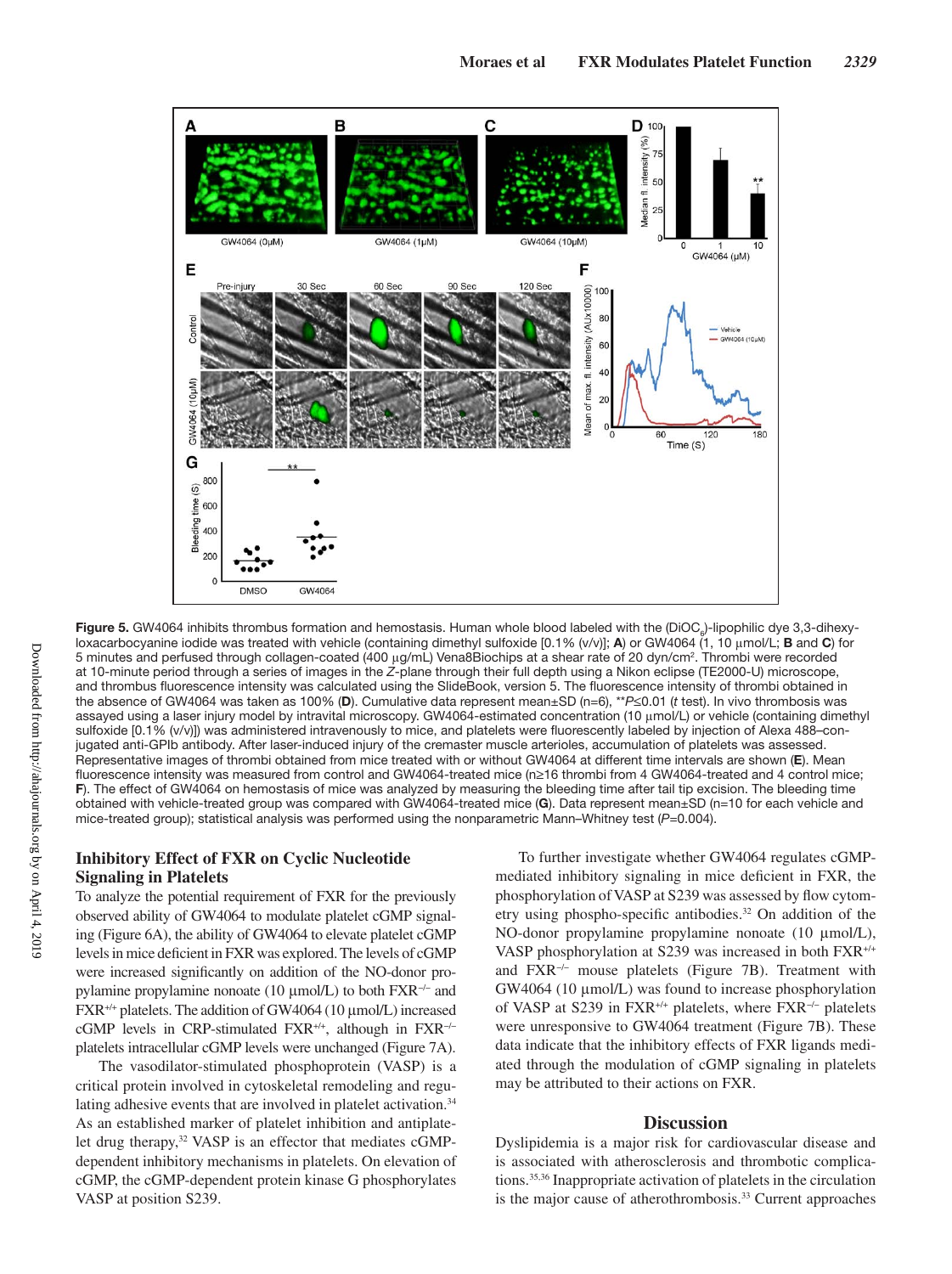

**Figure 6.** GW4064 modulates platelet cyclic nucleotide signaling. The levels of cGMP (**A**) and cAMP (**B**) were measured in platelets on stimulation with crosslinked collagen-related peptide (CRP-XL; 1 μg/mL) in the presence of GW4064 (1–10 μmol/L) that was found to selectively increase cGMP levels. The effects of GW4064 (1–10 μmol/L) on phosphodiesterase (PDE) activity were measured on the hydrolysis of cGMP (**C**) and cAMP (**D**) to establish whether this corresponded to greater cyclic nucleotide production or hydrolysis. Although the PDE inhibitor 3-isobutyl-1-methylxanthine (IBMX) inhibited cGMP and cAMP hydrolysis, GW4064 was without effect. The level of PDE activity obtained in the absence of GW4064 was taken as 100%. Data represent mean±SD (n=3), \*\*\**P*≤0.005, \*\*\*\**P*≤0.001 (ANOVA with Bonferroni post-test).

for suppression of platelet function to prevent thrombosis with aspirin and ADP receptor antagonists are associated with serious bleeding side effects. Thus, thrombotic disease remains a principal cause of mortality and morbidity worldwide, with increasing rates of incidence of these and underlying obesityrelated metabolic disorders.<sup>37</sup> Therefore, more efficacious and safer approaches are required. FXR is a key regulator of lipid and glucose metabolism, and FXR synthetic ligands have been shown to have atheroprotective effects, possibly through modulation of combined metabolic and vascular effects.38 Although platelets are anucleate cells, the presence of transcription factors in mammalian platelets has been reported, including PPARs, retinoid X receptor, liver X receptor, glucocorticoid receptor, and the nuclear factor-κB.15–20



**Figure 7.** Platelet farnesoid X receptor (FXR) mediates cGMP signaling. Platelets derived from FXR+/+ and FXR−/− mice were treated with GW4064 or vehicle (containing dimethyl sulfoxide [0.1% (v/v)]) for 20 minutes before stimulation with cross-linked collagen-related peptide (CRP-XL; 1 μg/mL). **A**, cGMP levels were measured using the enzyme immunoassay Biotrak (EIA) system and (**B**) vasodilator-stimulated phosphoprotein (VASP) phosphorylation levels (S239) assessed by flow cytometry. Data represent FXR<sup>-/-</sup> mice platelets compared with FXR+/+ mice platelets (control), mean±SD (n=4), \**P*≤0.05, \*\**P*≤0.01, \*\*\**P*≤0.005, \*\*\*\**P*≤0.001 (ANOVA with Bonferroni post-test). R indicates untreated resting platelet samples.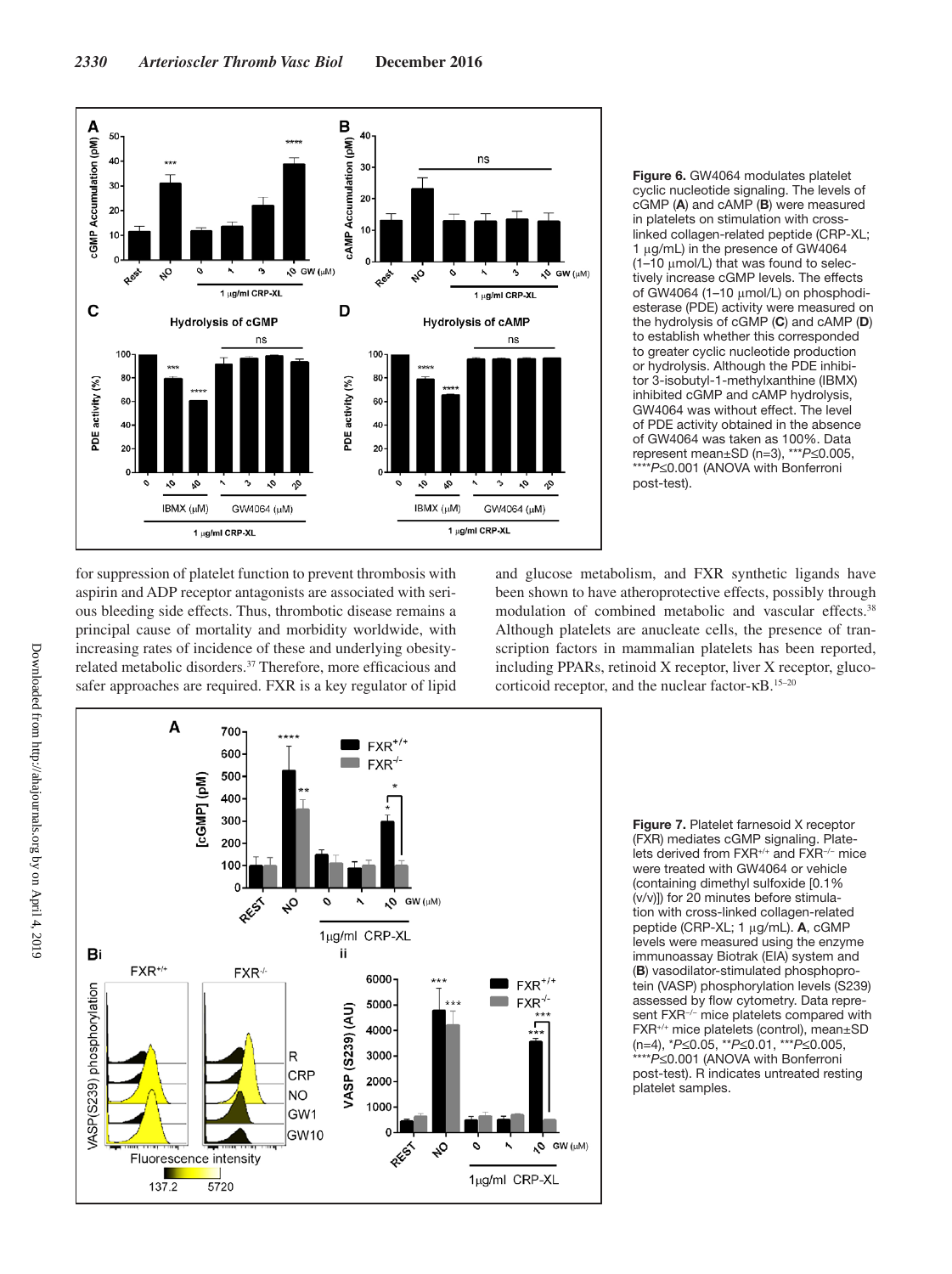PPARs are a family of ligand-activated nuclear receptors that, similar to FXR, bind regulatory elements in responsive genes after the formation of a heterodimeric complex with retinoid X receptor.<sup>38</sup> We have shown previously that PPARγ interacts with Syk and LAT on the stimulation of platelets with collagen, and PPARγ ligands cause loss of these associations.39 This is important because these signaling proteins perform critical roles early in the signaling pathway that is stimulated by the platelet collagen receptor GPVI. More recently, we suggested that the ability of liver X receptor and PPARγ to interact might be based on bidirectional association either with other nuclear receptors or components of the GPVI signaling pathway in the presence or absence of their ligands.<sup>19</sup> In the current study, we therefore evaluated the effects of FXR ligands on platelet function and thrombus formation and characterized potential mechanisms of action.

Our data demonstrate that FXR ligands are able to modulate multiple aspects of platelet function stimulated by adhesion receptors, GPCR agonists, and through integrin signaling. The FXR ligand, GW4064, did not cause marked inhibition of CRP-XL–induced tyrosine phosphorylation of Syk or LAT, suggesting that FXR does not serve to modulate the initiation of cell signaling mechanisms that are stimulated by GPVI and that more general downstream mechanisms with the potential to prevent activation through different platelet agonists must be involved.

FXR has been proposed to be a novel and promising therapeutic target for the treatment of atherosclerosis and heart diseases.40 The implications of FXR activation for vascular function is a subject of debate. A previous study suggested that chronic stimulation of FXR with GW4064 impaired endothelium-dependent relaxation because of decreased sensitivity of smooth muscle cells to NO.<sup>23</sup> Because FXR ligands are able to inhibit the function of platelets, and they possess the ability to modulate NO signaling in vascular cells, $23,41$  we sought to determine whether the acute actions of GW4064 may modulate cyclic nucleotide signaling in platelets. Indeed, such signaling, in common with the observed effects of FXR agonists, is known to suppress platelet activation that is stimulated by a range of different platelet agonists, resulting in reduced intracellular calcium mobilization, secretion, fibrinogen binding, and aggregation.

Our study revealed that FXR ligands are able to modulate platelet function by increasing cGMP levels, which is not mediated through the inhibition of phosphodiesterases in platelets. GW4064 was found to increase the phosphorylation of VASP at position S239 in FXR+/+ platelets, which is regulated by cGMP-mediated signaling. Consistent with this, the FXR−/− platelets were unresponsive to the actions of GW4064 on cGMP accumulation and VASP phosphorylation at S239. These data indicate that the inhibitory effects of the FXR ligand GW4064, which are associated with increased intracellular accumulation of cGMP, may be attributed to its ability to activate FXR in these cells. In recent years, the presence of endothelial nitric oxide synthase in platelets has become a subject of debate, with some studies showing its presence and function<sup>42,43</sup> and others its absence.<sup>44,45</sup> We have no evidence for a direct role for FXR in stimulating NO generation, although whether through platelet endothelial nitric oxide synthase or NO generated by platelets through other means, this remains a potential axis through which the acute effects of FXR in platelets may be mediated.

Further work will be required to explore in detail the mechanism through which FXR modulates cyclic nucleotide signaling in platelets. It is important to note that FXR ligands modulate platelet function in an acute and clearly nongenomic manner. Whether the effects of FXR ligands on platelets are related to their shared abilities to regulate the effects of vascular NO (which have also been attributed to genomic actions of FXR) or other target molecules remains to be established.

Because of its roles in lipid and glucose metabolism, FXR has become a target for drug discovery. Bile acids are the major metabolites of cholesterol that exert genomic and nongenomic effects by activating the FXR.46 They are produced in the liver and are secreted into the small intestine where they facilitate the absorption of dietary and biliary lipids including cholesterol. Targeting bile acid metabolism and the enterohepatic circulation has, therefore, been considered an attractive mechanism for treating dyslipidemia.35 Normal levels of bile acids in the systemic circulation were reported to be  $\geq 10$ μmol/L in postprandial conditions.47,48 Bile acids have previously been associated with platelet dysfunction<sup>49</sup>; although to date, little is known about the interactions between bile acids and platelet signaling. A previous study reported that taurocholic acid inhibits platelet activation and promotes fibrinolysis; however, whether the effects of taurocholic acid on platelet function are related to their shared abilities to regulate bile acid metabolism or other target molecules remains to be established.<sup>50</sup>

Whether FXR agonists may be considered in the development of antithrombotic agents will require thorough evaluation of their potential to limit thrombosis, while balancing the need for effective hemostasis. Notably, this study demonstrates that 10 μmol/L GW4064 is able to inhibit platelet function moderately in vitro and in vivo, but it is also associated with enhanced bleeding in mice. Emerging evidence suggests that GW4064 is able to decrease plasma triglycerides and insulin resistance in genetic mouse models of obesity.<sup>35</sup> Furthermore, several preclinical animal studies have demonstrated that synthetic FXR ligands protect against development of aortic plaque formation in models of atherogenesis.<sup>51</sup> The analysis of FXR-deficient mice has demonstrated that despite a proatherosclerotic profile, these mice did not spontaneously develop plaques even with a high-fat diet. Together these lines of evidence combined with the outcomes of the present study suggest a complex mechanistic role for FXR in the pathogenesis of atherosclerosis that might arise from the combined metabolic and vascular effects.<sup>35,51,52</sup>

Our study provides evidence that FXR is present in platelets and that its ligands inhibit platelet function and thrombus formation, suggesting a potential new axis for the prevention of atherosclerosis and thrombosis based on acute nongenomic actions of this receptor in platelets.

#### **Acknowledgments**

A.J.U., S.V., P.S., G.D.F., A.P.B., N.K. O.M-C. and D.D. performed experiments, analyzed results, and made figures; M.S.A. performed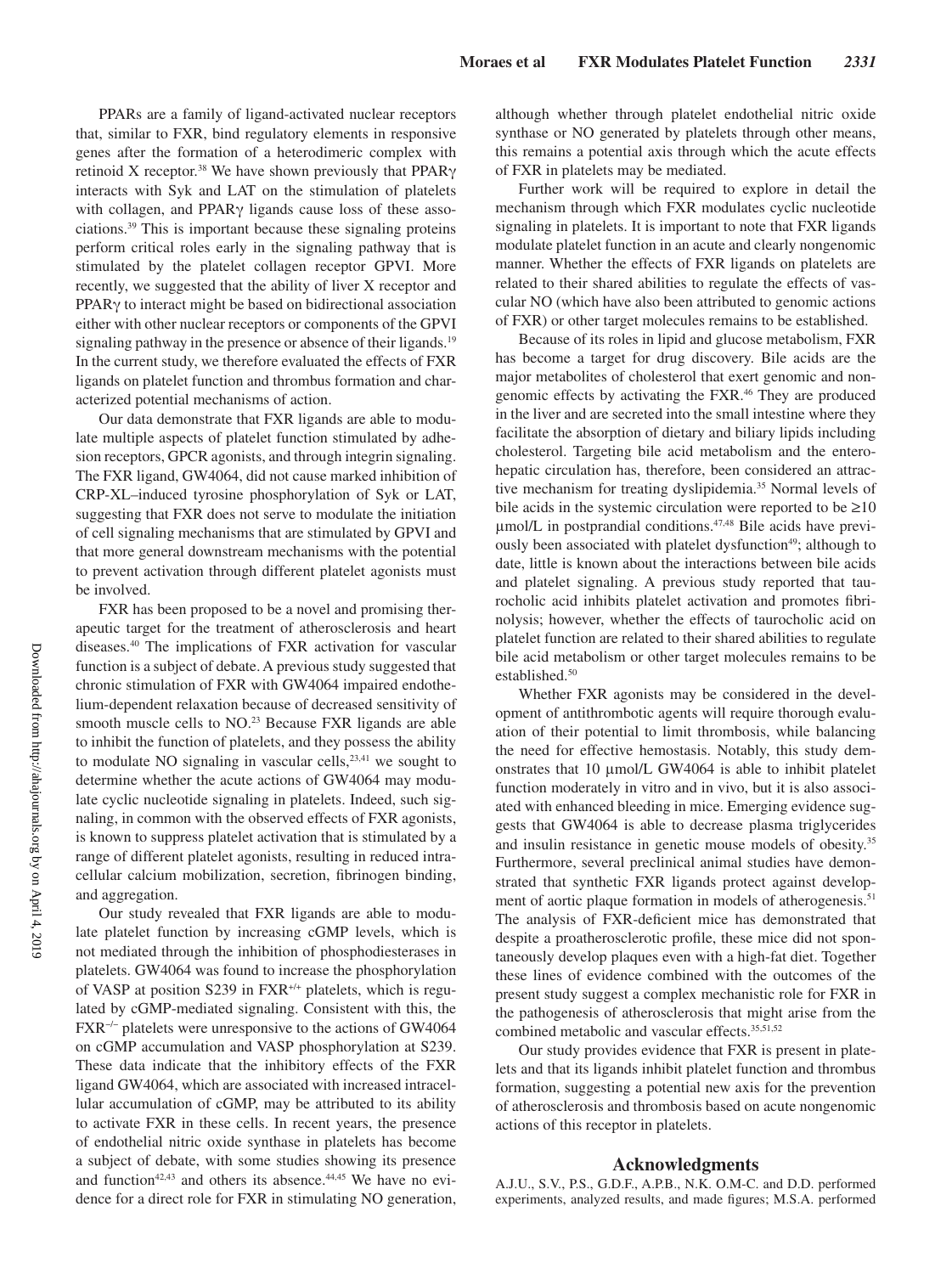experiments and analyzed results; T.S. and E.D. performed experiments; D.B.-B. and B.S. designed the research; L.A.M. and J.M.G. designed the research, performed experiments, analyzed results, made figures, and wrote the paper.

The authors are grateful to Drs Khalid Naseem, Benjamin Spurgeon, and Ahmed Aburima (Hull York Medical School, UK) for assistance with protocols to measure VASP phosphorylation by flow cytometry.

#### **Sources of Funding**

This work was supported by the British Heart Foundation (grants RG/09/01128094, PG/11/125/29320, RG/15/2/31224, FS/11/86/29/137) and the Biotechnology and Biological Sciences Research Council.

None.

# **Disclosures**

#### **References**

- 1. Forman BM, Goode E, Chen J, Oro AE, Bradley DJ, Perlmann T, Noonan DJ, Burka LT, McMorris T, Lamph WW, Evans RM, Weinberger C. Identification of a nuclear receptor that is activated by farnesol metabolites. *Cell*. 1995;81:687–693.
- 2. Bishop-Bailey D, Walsh DT, Warner TD. Expression and activation of the farnesoid X receptor in the vasculature. *Proc Natl Acad Sci U S A*. 2004;101:3668–3673. doi: 10.1073/pnas.0400046101.
- 3. Huang W, Ma K, Zhang J, Qatanani M, Cuvillier J, Liu J, Dong B, Huang X, Moore DD. Nuclear receptor-dependent bile acid signaling is required for normal liver regeneration. *Science*. 2006;312:233–236. doi: 10.1126/ science.1121435.
- 4. Inagaki T, Moschetta A, Lee YK, Peng L, Zhao G, Downes M, Yu RT, Shelton JM, Richardson JA, Repa JJ, Mangelsdorf DJ, Kliewer SA. Regulation of antibacterial defense in the small intestine by the nuclear bile acid receptor. *Proc Natl Acad Sci U S A*. 2006;103:3920–3925. doi: 10.1073/pnas.0509592103.
- 5. Li Yoyo TY, Karen ES, Thomas GJ, Warner TD, Bishop-bailey D. Farnesoid X Receptor ligands inhibit vascular smooth muscle cell inflammation and migration. *Atheroscler Thromb Vasc Biol*. 2007;27:2606–2611.
- 6. Makishima M, Okamoto AY, Repa JJ, Tu H, Learned RM, Luk A, Hull MV, Lustig KD, Mangelsdorf DJ, Shan B. Identification of a nuclear receptor for bile acids. *Science*. 1999;284:1362–1365.
- 7. Willson TM, Jones SA, Moore JT, Kliewer SA. Chemical genomics: functional analysis of orphan nuclear receptors in the regulation of bile acid metabolism. *Med Res Rev*. 2001;21:513–522.
- 8. Pellicciari R, Fiorucci S, Camaioni E, Clerici C, Costantino G, Maloney PR, Morelli A, Parks DJ, Willson TM. 6alpha-ethyl-chenodeoxycholic acid (6-ECDCA), a potent and selective FXR agonist endowed with anticholestatic activity. *J Med Chem*. 2002;45:3569–3572.
- 9. Goodwin B, Jones SA, Price RR, Watson MA, McKee DD, Moore LB, Galardi C, Wilson JG, Lewis MC, Roth ME, Maloney PR, Willson TM, Kliewer SA. A regulatory cascade of the nuclear receptors FXR, SHP-1, and LRH-1 represses bile acid biosynthesis. *Mol Cell*. 2000;6:517–526.
- 10. Lu TT, Makishima M, Repa JJ, Schoonjans K, Kerr TA, Auwerx J, Mangelsdorf DJ. Molecular basis for feedback regulation of bile acid synthesis by nuclear receptors. *Mol Cell*. 2000;6:507–515.
- 11. Spinelli SL, Maggirwar SB, Blumberg N, Phipps RP. Nuclear emancipation: a platelet tour de force. *Sci Signal*. 2010;3:pe37. doi: 10.1126/ scisignal.3144pe37.
- 12. Gnatenko DV, Dunn JJ, McCorkle SR, Weissmann D, Perrotta PL, Bahou WF. Transcript profiling of human platelets using microarray and serial analysis of gene expression. *Blood*. 2003;101:2285–2293. doi: 10.1182/ blood-2002-09-2797.
- 13. Denis MM, Tolley ND, Bunting M, et al. Escaping the nuclear confines: signal-dependent pre-mRNA splicing in anucleate platelets. *Cell*. 2005;122:379–391. doi: 10.1016/j.cell.2005.06.015.
- 14. Landry P, Plante I, Ouellet DL, Perron MP, Rousseau G, Provost P. Existence of a microRNA pathway in anucleate platelets. *Nat Struct Mol Biol*. 2009;16:961–966. doi: 10.1038/nsmb.1651.
- 15. Akbiyik F, Ray DM, Gettings KF, Blumberg N, Francis CW, Phipps RP. Human bone marrow megakaryocytes and platelets express PPARgamma, and PPARgamma agonists blunt platelet release of CD40

ligand and thromboxanes. *Blood*. 2004;104:1361–1368. doi: 10.1182/ blood-2004-03-0926.

- 16. Ali FY, Davidson SJ, Moraes LA, Traves SL, Paul-Clark M, Bishop-Bailey D, Warner TD, Mitchell JA. Role of nuclear receptor signaling in platelets: antithrombotic effects of PPARbeta. *FASEB J*. 2006;20:326–328. doi: 10.1096/fj.05-4395fje.
- 17. Moraes LA, Swales KE, Wray JA, Damazo A, Gibbins JM, Warner TD, Bishop-Bailey D. Nongenomic signaling of the retinoid X receptor through binding and inhibiting Gq in human platelets. *Blood*. 2007;109:3741– 3744. doi: 10.1182/blood-2006-05-022566.
- 18. Moraes LA, Paul-Clark MJ, Rickman A, Flower RJ, Goulding NJ, Perretti M. Ligand-specific glucocorticoid receptor activation in human platelets. *Blood*. 2005;106:4167–4175. doi: 10.1182/blood-2005-04-1723.
- 19. Spyridon M, Moraes LA, Jones CI, Sage T, Sasikumar P, Bucci G, Gibbins JM. LXR as a novel antithrombotic target. *Blood*. 2011;117:5751–5761. doi: 10.1182/blood-2010-09-306142.
- 20. Malaver E, Romaniuk MA, D'Atri LP, Pozner RG, Negrotto S, Benzadón R, Schattner M. NF-kappaB inhibitors impair platelet activation responses. *J Thromb Haemost*. 2009;7:1333–1343. doi: 10.1111/j.1538-7836.2009.03492.x.
- 21. Mencarelli A, Renga B, Distrutti E, Fiorucci S. Antiatherosclerotic effect of farnesoid X receptor. *Am J Physiol Heart Circ Physiol*. 2009;296:H272– H281. doi: 10.1152/ajpheart.01075.2008.
- 22. Zhang Y, Wang X, Vales C, Lee FY, Lee H, Lusis AJ, Edwards PA. FXR deficiency causes reduced atherosclerosis in Ldlr-/- mice. *Arterioscler Thromb Vasc Biol*. 2006;26:2316–2321. doi: 10.1161/01. ATV.0000235697.35431.05.
- 23. Kida T, Murata T, Hori M, Ozaki H. Chronic stimulation of farnesoid X receptor impairs nitric oxide sensitivity of vascular smooth muscle. *Am J Physiol Heart Circ Physiol*. 2009;296:H195–H201. doi: 10.1152/ ajpheart.00679.2008.
- 24. Vaiyapuri S, Jones CI, Sasikumar P, et al. Gap junctions and connexin hemichannels underpin hemostasis and thrombosis. *Circulation*. 2012;125:2479–2491. doi: 10.1161/CIRCULATIONAHA.112.101246.
- 25. Moraes LA, Vaiyapuri S, Sasikumar P, Ali MS, Kriek N, Sage T, Gibbins JM. Antithrombotic actions of statins involve PECAM-1 signaling. *Blood*. 2013;122:3188–3196. doi: 10.1182/blood-2013-04-491845.
- 26. Shattil SJ, Brass LF. Induction of the fibrinogen receptor on human platelets by intracellular mediators. *J Biol Chem*. 1987;262:992–1000.
- 27. Calderwood DA. Integrin activation. *J Cell Sci*. 2004;117(pt 5):657–666. doi: 10.1242/jcs.01014.
- 28. Estevez B, Shen B, Du X. Targeting integrin and integrin signaling in treating thrombosis. *Arterioscler Thromb Vasc Biol*. 2015;35:24–29. doi: 10.1161/ATVBAHA.114.303411.
- 29. Gao C, Boylan B, Bougie D, Gill JC, Birenbaum J, Newman DK, Aster RH, Newman PJ. Eptifibatide-induced thrombocytopenia and thrombosis in humans require FcgammaRIIa and the integrin beta3 cytoplasmic domain. *J Clin Invest*. 2009;119:504–511. doi: 10.1172/JCI36745.
- 30. Ignarro LJ. Biological actions and properties of endothelium-derived nitric oxide formed and released from artery and vein. *Circ Res*. 1989;65:1–21.
- 31. de Graaf JC, Banga JD, Moncada S, Palmer RM, de Groot PG, Sixma JJ. Nitric oxide functions as an inhibitor of platelet adhesion under flow conditions. *Circulation*. 1992;85:2284–2290.
- 32. Spurgeon BE, Aburima A, Oberprieler NG, Taskén K, Naseem KM. Multiplexed phosphospecific flow cytometry enables large-scale signaling profiling and drug screening in blood platelets. *J Thromb Haemost*. 2014;12:1733–1743. doi: 10.1111/jth.12670.
- 33. Schwarz UR, Walter U, Eigenthaler M. Taming platelets with cyclic nucleotides. *Biochem Pharmacol*. 2001;62:1153–1161.
- 34. Wentworth JK, Pula G, Poole AW. Vasodilator-stimulated phosphoprotein (VASP) is phosphorylated on Ser157 by protein kinase C-dependent and -independent mechanisms in thrombin-stimulated human platelets. *Biochem J*. 2006;393(pt 2):555–564. doi: 10.1042/BJ20050796.
- 35. Porez G, Prawitt J, Gross B, Staels B. Bile acid receptors as targets for the treatment of dyslipidemia and cardiovascular disease. *J Lipid Res*. 2012;53:1723–1737. doi: 10.1194/jlr.R024794.
- 36. Gibbins JM. Platelet adhesion signalling and the regulation of thrombus formation. *J Cell Sci*. 2004;117(pt 16):3415–3425. doi: 10.1242/ jcs.01325.
- 37. Jackson SP, Schoenwaelder SM. Antiplatelet therapy: in search of the 'magic bullet'. *Nat Rev Drug Discov*. 2003;2:775–789. doi: 10.1038/ nrd1198.
- 38. Mencarelli A, Fiorucci S. FXR an emerging therapeutic target for the treatment of atherosclerosis. *J Cell Mol Med*. 2010;14:79–92. doi: 10.1111/j.1582-4934.2009.00997.x.